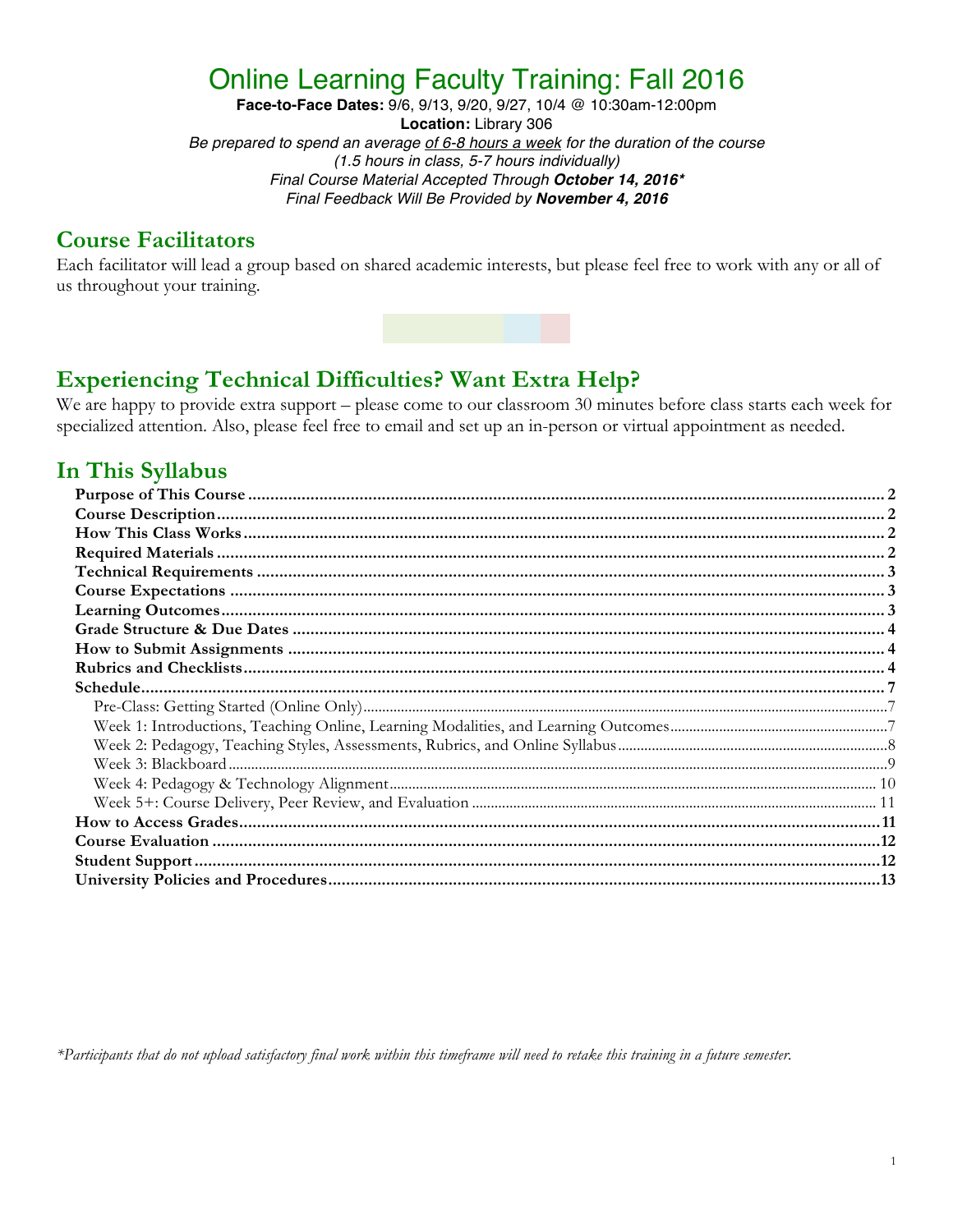## **Purpose of This Course**

#### **Why Was This Course Developed**?

The purpose of this class is to prepare instructors to teach in hybrid or fully online formats, as these are often very different venues for instruction compared to traditional face-to-face classes. It is also an opportunity to cover best teaching practices and a means to gain feedback on course content in a friendly and supportive environment. **By the end of the course, instructors will have a fully developed online/hybrid syllabus and two weeks of course content within a Blackboard test space.** These two weeks should include scheduled activities and assessments as detailed in the Course Evaluation Rubrics.

This class also provides training that enables faculty to accommodate both short and long-term class interruptions such as sickness or campus closures due to weather. It assists in the face-to-face course development process since most faculty use some technologically-enhanced experiences as part of their in-person classes.

#### **Online Instruction**

Over 7.1 million post-secondary students took an online course in 2013 (Allen & Seaman, 2014, p. 4). Instructors that can develop and teach online courses that address existing challenges in eLearning are sorely needed (Keengwe & Kidd, 2010). Interestingly, professors often teach using the same teaching methods with which they were taught – regardless of effectiveness – and few have ever been an online student (McQuiggan, 2012). This course will allow instructors the opportunity to experience online/hybrid instruction that incorporates recent research and best practices. Online faculty development programs like this course "reveal keys to successful pedagogy as more faculty members participate in continual evolution of best practices for their fields of study" (Bichsel, 2014, p. 26). For more on the history of distance education, read *An Early History* in our class site (Pre-Class folder).

#### **Teaching Philosophy**

We believe that adults learn best when participating in <u>active</u> (participation-driven) and <u>authentic</u> (real-world relevant) learning environments. Much of this course also involves peer-review and formative evaluation – strategies that encourage higher-level thinking skills. Coursework is guided by ADDIE, an instructional systems framework used to develop effective curriculum. Each week focuses on one aspect of the framework (Analysis, Design, Development, Implementation, and Evaluation).

### **Course Description**

This is a five-week hybrid course. Attendees will meet face-to-face for all weekly classes in Library 306. All course content will be available online through the class Blackboard site. Participants are expected to spend 5-7 hours each week outside of class watching videos, reviewing takeaways, reading assigned articles, completing necessary pre-class activities, and participating in a discussion board each week. Other interactive activities (such as surveys and group peer-reviews) will take place as detailed in the weekly course schedule. Instructors will provide feedback within six days of the first four week's activities, and four weeks for the final syllabus and course test site submissions.

### **How This Class Works**

The class is "flipped," meaning that normal lectures or presentation materials should be reviewed before the week's collaborative session. These collaborative sessions are reserved for working together and preparing to teach an online or hybrid class. The rationale in creating this course format is to make it more practicum-like. It allows participants to work through issues collaboratively. After our training sessions are over, participants will have two weeks to finalize their course syllabus and place two full weeks of course content onto their personal course test sites. Our training team will review all work.

### **Required Materials**

All readings and course material will be available online (and free of charge) through the Faculty Online Training course site. These selections are detailed in the Course Schedule below. Please bring the laptop you will use to create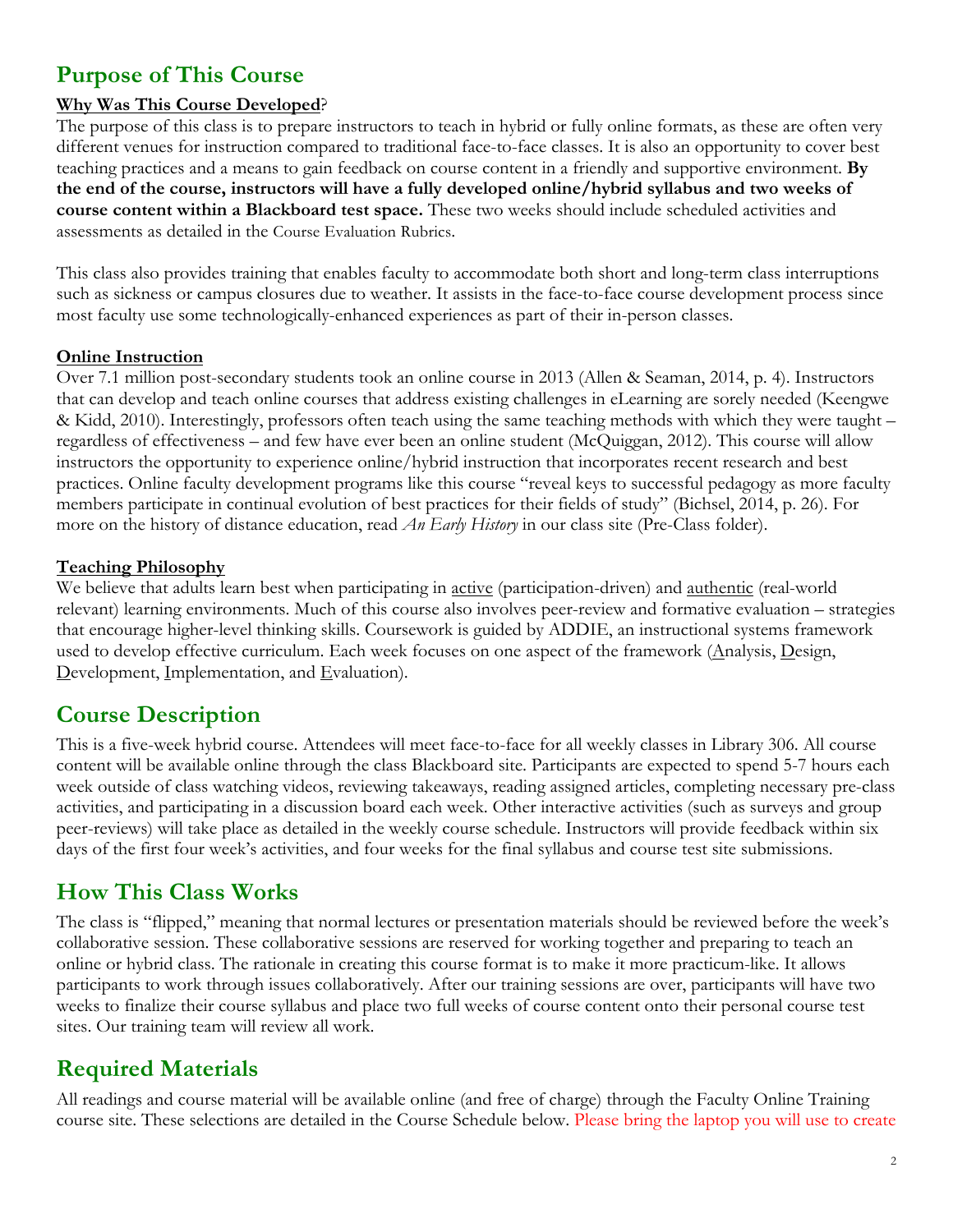your course content to our introductory face-to-face class. This laptop should be able to run a modern browser (e.g. Chrome, Firefox) and Microsoft Office. Microsoft Office is available for free as a MYAU download.

## **Technical Requirements**

In addition to a competent level of computer and Internet literacy, certain minimum technical requirements must be met to enable a successful learning experience.

- **Laptops:** All participants will be asked to bring their own laptops in for accessing the training course content. These laptops must be able to run a modern Internet browser (e.g. Chrome, Firefox) and already have Microsoft Office loaded.
- **Blackboard Course Access:** Log into https://blackboard.american.edu with AU credentials for access.
- **Blackboard Support:** Students should immediately report any problems to their course instructor and also contact the Blackboard Support Center at **blackboard@american.edu** or call (202) 885-3904 for 24/7 support.
- **CTRL:** Need pedagogy or technology support? The Center for Teaching, Research, and Learning can help. CTRL@american.edu |(202) 885-2117 | Hurst, Room 214 | Mon. - Fri. 9:00 am - 5:00 pm

## **Course Expectations**

Attendance is mandatory for 4 of the 5 class sessions. If you are unable to attend these classes for any reason, you will be asked to participate in the following semester's training instead. We want to confirm full and equal participation to ensure a successful course. Additionally, peer-review and other teamwork exercises are an integral part of the course.

# **Learning Outcomes**

After successfully completing this class, you will be able to:

- 1. Create and critically examine meaningful, specific, and measurable learning outcomes.
- 2. Demonstrate ability to define different aspects of online learning (e.g. synchronicity, hybridity, pedagogical influences) and select appropriate methods of delivering course content to meet course goals.
- 3. Create and critically examine an effective online syllabus (including learning outcomes, explicit instructions, a weekly course schedule, defined expectations, and evaluations).
- 4. Adapt/redesign your face-to-face syllabus to function efficiently in an online environment
- 5. Utilize technological tools (both supported and emergent as desired) to enhance your future students' learning experience.
- 6. Contribute to a holistic approach to online learning through weekly peer discussions as well as evaluate draft syllabi and Blackboard sites.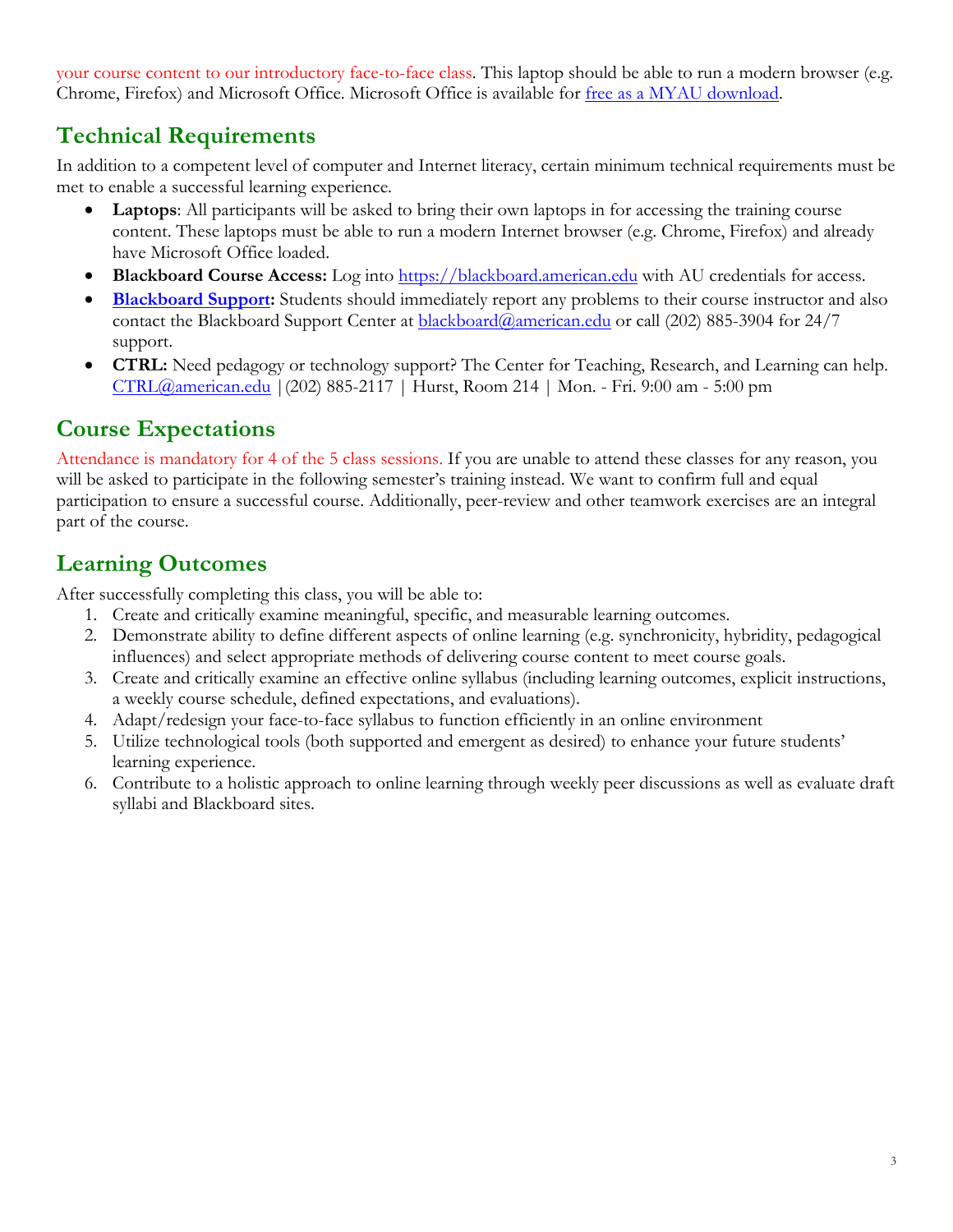# **Grade Structure & Due Dates**

Grades in this course correlate to Participation and Reviews, Draft Assignments, and Final Work. Fulfilling these components will allow course participants to effectively develop a successful online or hybrid course. The table below is an example of how we have aligned assignments with grades and outcomes. Participants must receive at least 70/100 to complete the training successfully.

| Assignment                                       | Grade          | Due Date                                               | Learning       |
|--------------------------------------------------|----------------|--------------------------------------------------------|----------------|
|                                                  | (100)          |                                                        | Outcome(s)     |
|                                                  |                | <b>Discussion Board Post and Responses</b>             |                |
| Weekly Original Discussion Posts                 | 25             | $9/2$ <sup>*</sup> , $9/12$ , $9/19$ , $9/26$ , $10/3$ | #6             |
|                                                  |                | Noon EST                                               |                |
| <b>Weekly Discussion Responses</b>               | $\overline{4}$ | 9/9, 9/16, 9/23, 9/30                                  | #6             |
|                                                  |                | Noon EST                                               |                |
| <b>Weekly Draft Assessments</b>                  |                |                                                        |                |
| <b>Draft Learning Outcomes</b>                   | 5              | $9/9$ Noon EST                                         | #1             |
| Curriculum Design Document                       | 5              | $9/16$ Noon EST                                        | #2, #3, and #4 |
| <b>Draft Blackboard Elements</b>                 | 5              | $9/23$ Noon EST                                        | #3, #4, and #5 |
| Mid-Semester Course Evaluation Survey            | $\overline{2}$ | $9/23$ Noon EST                                        | #6             |
| Syllabus Draft & Updated Blackboard Site         | 5              | $9/30$ Noon EST                                        | #4 and #6      |
| 2 Peer Reviews of Syllabi & Blackboard Sites via | 6              | $10/7$ Noon EST                                        | $#3$ and $#6$  |
| Week 5 Discussion Board                          |                |                                                        |                |
| <b>Final Work</b>                                |                |                                                        |                |
| Final Training Evaluation Survey                 | 3              | $10/14$ Noon EST                                       | #6             |
| **Final Syllabus                                 | 20             | $10/14$ Noon EST                                       | #2, #3, and #4 |
| **Final Blackboard Site (with two full weeks of  | 20             | $10/14$ Noon EST                                       | #3, #4, and #5 |
| course content)                                  |                |                                                        |                |

\*The first Discussion Board is due on Friday to accommodate Labor Day

\*\*Please note: The final Syllabus and Blackboard assignments are mandatory and each requires 16/20 to pass.

## **How to Submit Assignments**

All assignments should be posted through the course site within their corresponding weekly pages.

- Weekly Tab: Discussion threads, activities, assignment submissions areas
- Final Work Tab: Training Evaluation Survey, Final Syllabus, Link to Final Bb Site

Your reviews will be available on each graded item – select the points value received to bring up a feedback page with links to any attachments.

4

## **Rubrics and Checklists**

#### **Weekly Original Discussion Posts (25 Total, 5 Points Each)**

|         | Adequate                               | Inadequate              |
|---------|----------------------------------------|-------------------------|
|         | Timeliness $\vert$ Post is on time (2) | Post is late $(0)$      |
| Content | Post relates to weekly                 | Post does not relate to |
|         | content and responds to                | weekly content $(0)$    |
|         | prompts $(3)$                          |                         |

#### **Weekly Discussion Responses (4 Total, 1 Point Each)**

|         | Adequate (.5)                  | Inadequate $(0)$       |
|---------|--------------------------------|------------------------|
|         | Timeliness 2 posts are on time | 2 posts are late       |
| Content | Post responds to               | Posts do not relate to |
|         | prompts and are                | weekly content or are  |
|         | constructive                   | not helpful            |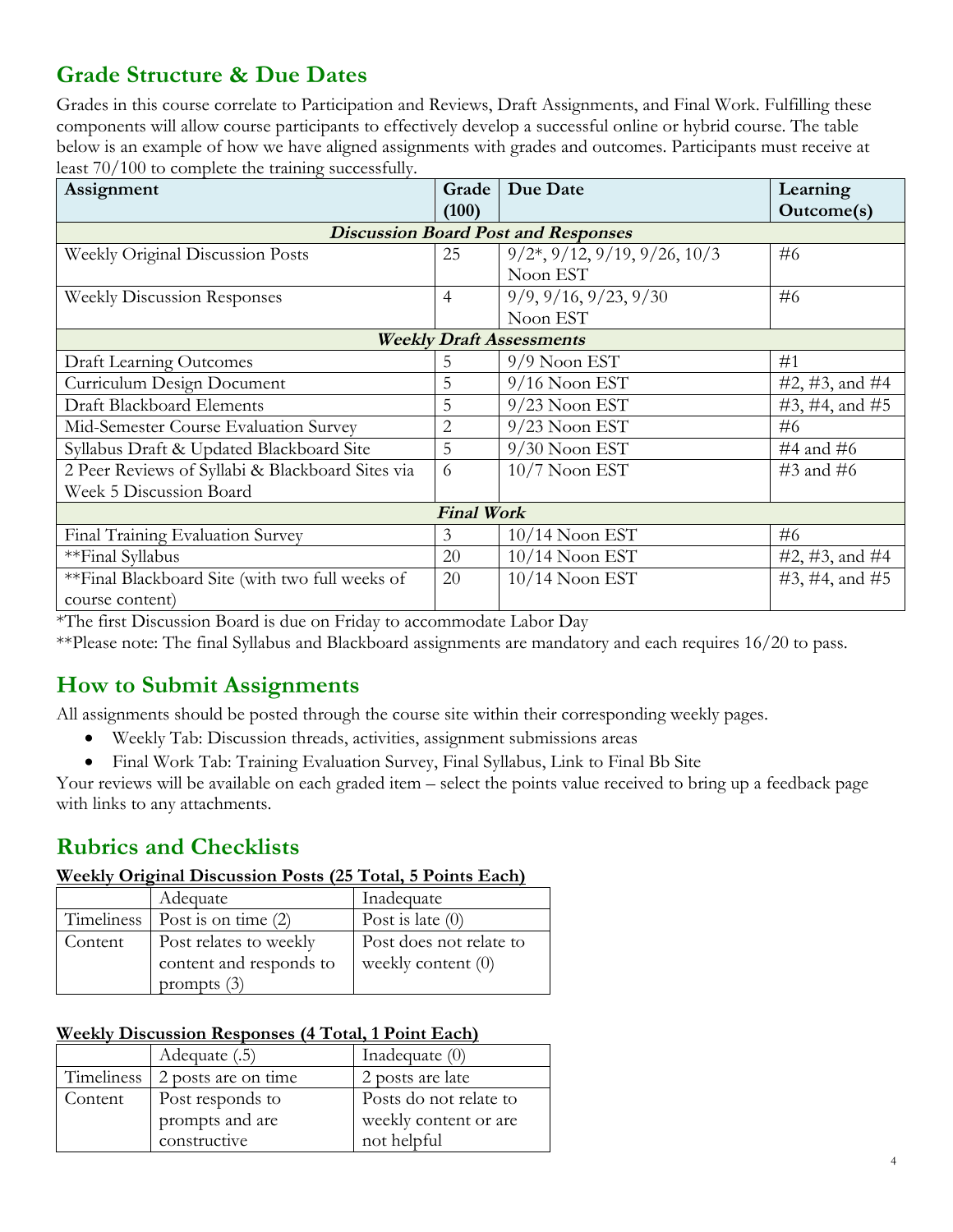#### **Assignment 1: Draft Learning Outcomes (5 Points Total)**

#### (1) **Submitted On Time as a PDF or Word Document**

#### (1) **Contains 3-7 Learning Outcomes**

(1) **Outcomes are Specific:** All outcomes are focused and unambiguous. None are unclear or too broad to gauge achievements

(2) **Outcomes are Measurable:** All outcomes describe explicit methods of proving success. None are vague or use words like "Understand," "Know," or "Appreciate"

#### **Assignment 2: Curriculum Design Document (5 Points Total)**

- (1) **Submitted On Time as a PDF or Word Document**
- (1) **Contains personalized and logical Course Overview information**
- (3) **Specific Weekly/Unit/Module Overview & Alignment:** Course content is well-aligned and reasonable

#### **Assignment 3: Draft Blackboard Elements (5 Points Total)**

#### (1) **Submitted On Time as a Descriptive Link**

(1) **Includes elements from Week 3 Discussion Board:** Customized navigation, personalized Instructor page with embedded image

(1) **Syllabus or Course Information Page:** Contains an attachment of your current draft syllabus or curriculum design document

(2) **Graded Assignment:** Contains an assignment with associated points and a due date

#### **Mid-Semester Evaluation Survey (2 Points Total)**

|         | Adequate                       | Inadequate              |
|---------|--------------------------------|-------------------------|
|         | Timeliness $\vert$ On time (1) | Late $(0)$              |
| Content | Areas of strength and          | Does not provide useful |
|         | growth are outlined and        | information $(0)$       |
|         | evaluated (1)                  |                         |

#### **Assignment 4: Syllabus Draft & Updated Blackboard Site (5 Points Total)**

(1) **Submitted On Time:** Syllabus is attached as a PDF or Word Document, BB shell course is hyperlinked

(1) **Syllabus: Instructor Information & Course Information.** Includes technology tools to use (e.g. Skype,

Google Hangout ID) and best times/method of getting in touch as well as average response times

(1) **Syllabus: Personalized Guidelines & Expectations and Grading & Assessment sections.** Includes all upto-date "Boilerplate" materials (aka Required University Background Information) as seen on Template

(1) **Blackboard Link:** Shell course contains an embedded video

(1) **Blackboard Link:** Shell course has at least 2 Weekly/Unit/Module areas in its navigation that are designed to have consistent and logical page layouts

#### **Peer Review of 2 Draft Syllabi and Test Couse Sites (6 Points Total)**

*This assignment will be completed through the Week 5 Discussion Board.*

(1) **Submitted On Time**

(1) **Includes Score from Course Evaluation Rubric**

(1) **Written Feedback:** Provides clear and detailed analysis of score as well as specific praise and suggestions for final work

#### **Final Training Evaluation Survey (3 Points Total)**

|         | Adequate                       | Inadequate              |
|---------|--------------------------------|-------------------------|
|         | Timeliness $\vert$ On time (1) | Late $(0)$              |
| Content | Areas of strength and          | Does not provide useful |
|         | growth are outlined and        | information $(0)$       |
|         | evaluated (2)                  |                         |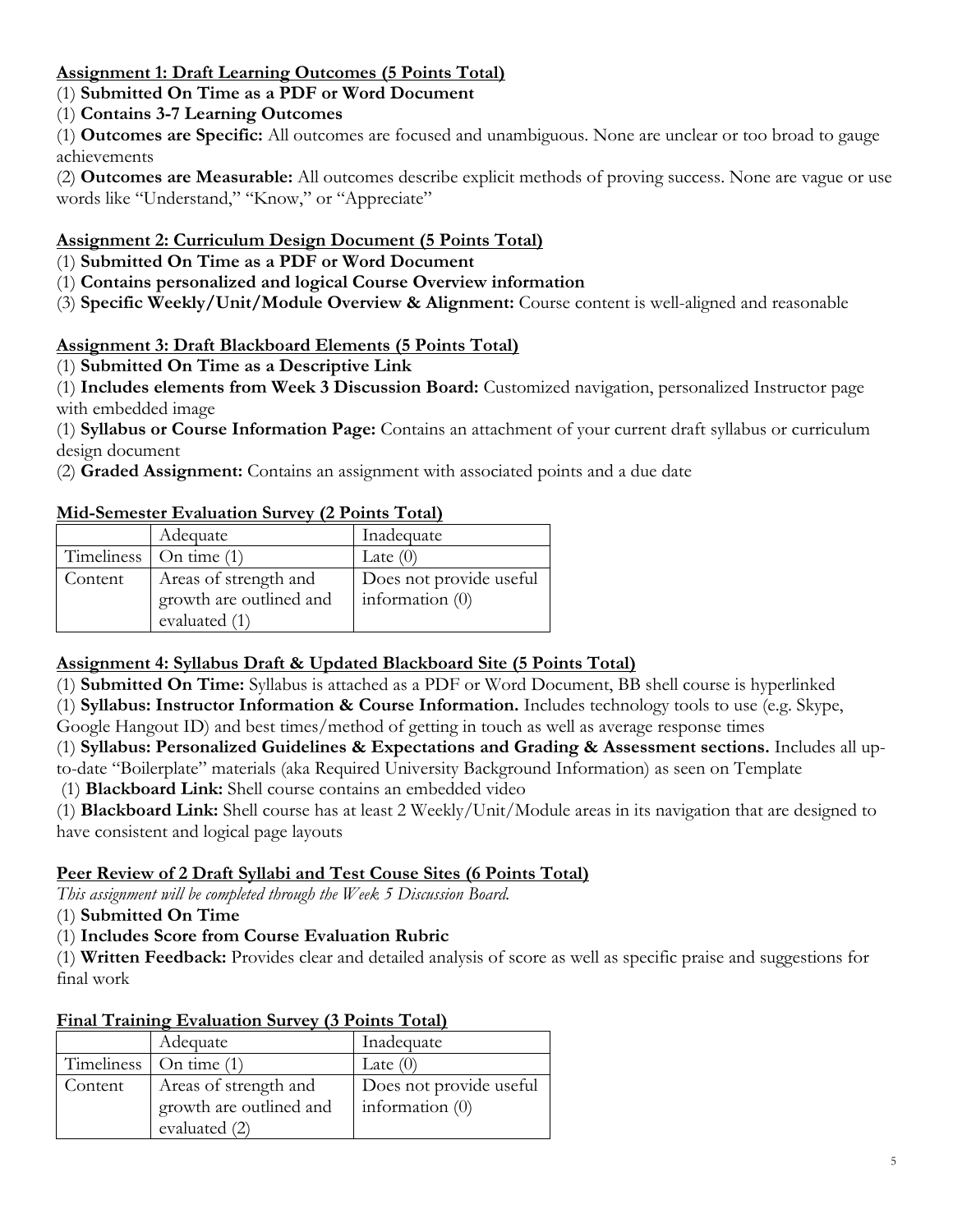#### **Final Syllabus Evaluation Rubric (20 Points)**

| <b>Syllabus Requirements</b>                                                                                                                                                                                  |              |
|---------------------------------------------------------------------------------------------------------------------------------------------------------------------------------------------------------------|--------------|
| <b>Course Foundations</b>                                                                                                                                                                                     |              |
| Document Visuals: Fonts are consistent, easy to read, no all-caps, and spacing makes it easy for students to locate<br>information                                                                            | 1            |
|                                                                                                                                                                                                               | $\mathbf{1}$ |
| <b>Course Description:</b> The purpose and structure (online/hybrid, asynchronous/synchronous) of the course. If                                                                                              |              |
| needed, prerequisite knowledge or competencies are clearly defined                                                                                                                                            |              |
| Time Commitment: Expected hours per week to be spent on reading, activities, and assignments                                                                                                                  | $\mathbf{1}$ |
| About the Instructor: Name, email, office hours, and other contact information as well as the best method of contact                                                                                          | -1           |
| Response Time: Estimated response time for both questions and assignment feedback                                                                                                                             | 1            |
| Course Materials: Required readings and/or other materials, estimated cost, and suggestions on where to purchase.                                                                                             | $\mathbf{1}$ |
| Any distinction between required and optional materials is clearly explained                                                                                                                                  |              |
| Technology: Minimal technical skills required to successfully complete the class as well as a link or clear description<br>of technical support offered                                                       | $\mathbf{1}$ |
|                                                                                                                                                                                                               | $\mathbf{1}$ |
| Required University Information: The most recent wording and contact information for all student support<br>services and university policies included in the online course syllabus template                  |              |
| Learning Outcomes                                                                                                                                                                                             |              |
| Measurable & Clear: 3-7 learning outcomes are measurable, clear, and written from the students' perspective                                                                                                   | 1            |
|                                                                                                                                                                                                               | 1            |
| Specific: Each learning outcome captures specific knowledge, skills, and/or attitudes that learners should be able to<br>exhibit following instruction (i.e. uses specific action verbs and not "understand") |              |
| Appropriate: Learning outcomes are appropriate for the level and discipline of the course                                                                                                                     | $\mathbf{1}$ |
| Course Content                                                                                                                                                                                                |              |
| Course Schedule: Clear and detailed timeline of dates, readings, assignments, and all course other activities                                                                                                 | 2            |
| Active Learning: Coursework provides opportunities for interaction and supports high-level scholarship                                                                                                        | 1            |
| Activity Alignment: All activities contribute to reaching the stated learning outcomes                                                                                                                        | 2            |
| Assessment Alignment: Types and grading of assessments effectively measure the stated learning outcomes and are                                                                                               | 2            |
| consistent with activities                                                                                                                                                                                    |              |
| Grading System: Detailed information on submitting assignments, percentage of course grade for                                                                                                                | 1            |
| activities/assignments                                                                                                                                                                                        |              |
| Evaluation Criteria: Detailed checklist or rubric for specific graded assignments (if applicable)                                                                                                             | 1            |

### **Final Blackboard Site Evaluation Rubric (20 Points)**

| <b>Blackboard/Technology Requirements</b>                                                                             |              |
|-----------------------------------------------------------------------------------------------------------------------|--------------|
| Customization                                                                                                         |              |
| Instructor Page with Embedded Media: Specific area on the course site introduces the class instructor and             | 2            |
| contains an embedded image or video                                                                                   |              |
| Syllabus or Course Information Page: Full syllabus is attached or copy/pasted directly into site                      |              |
| Welcome Announcement: Clearly details how to get started and where to find various course components                  |              |
| Navigation/Menu: Modified from the default option to include weekly, unit or module content areas that match the      | $\mathbf{1}$ |
| course schedule in syllabus                                                                                           |              |
| Layout: Weekly/unit/module pages are modified to be logical, consistent, and efficient                                | 2            |
| 2 Weeks of Content (Media): All readings, resources, and other media detailed in syllabus are available in "Student   | 2            |
| View''                                                                                                                |              |
| 2 Weeks of Content (Assignments & Interactions): At least one interaction (e.g., discussion board, journal) and       | 2            |
| one graded activity (e.g., assignment upload, test) due during the selected timeframe are available in "Student View" |              |
| Technology Choices                                                                                                    |              |
| Tools & Media: Technology is used appropriately and effectively to support the stated learning objectives             |              |
| Engagement: Course tools and media support student engagement and facilitate active learning                          | 2            |
| Ease of Use: Required technology is current and can be readily accessed without cumbersome onboarding.                |              |
| Copyright: Materials fall under fair use and/or outbound links are used when appropriate                              |              |
| Accessibility                                                                                                         |              |
| Inclusive Web Standards: Uses descriptive hyperlinks (not "Click Here" or long links), Alt Tags, and easily           | 2            |
| accessible scripts (or closed captions) for audio/video lectures.                                                     |              |
| Accessible Text: PDF documents are not images (text can be highlighted)                                               | 1            |
|                                                                                                                       |              |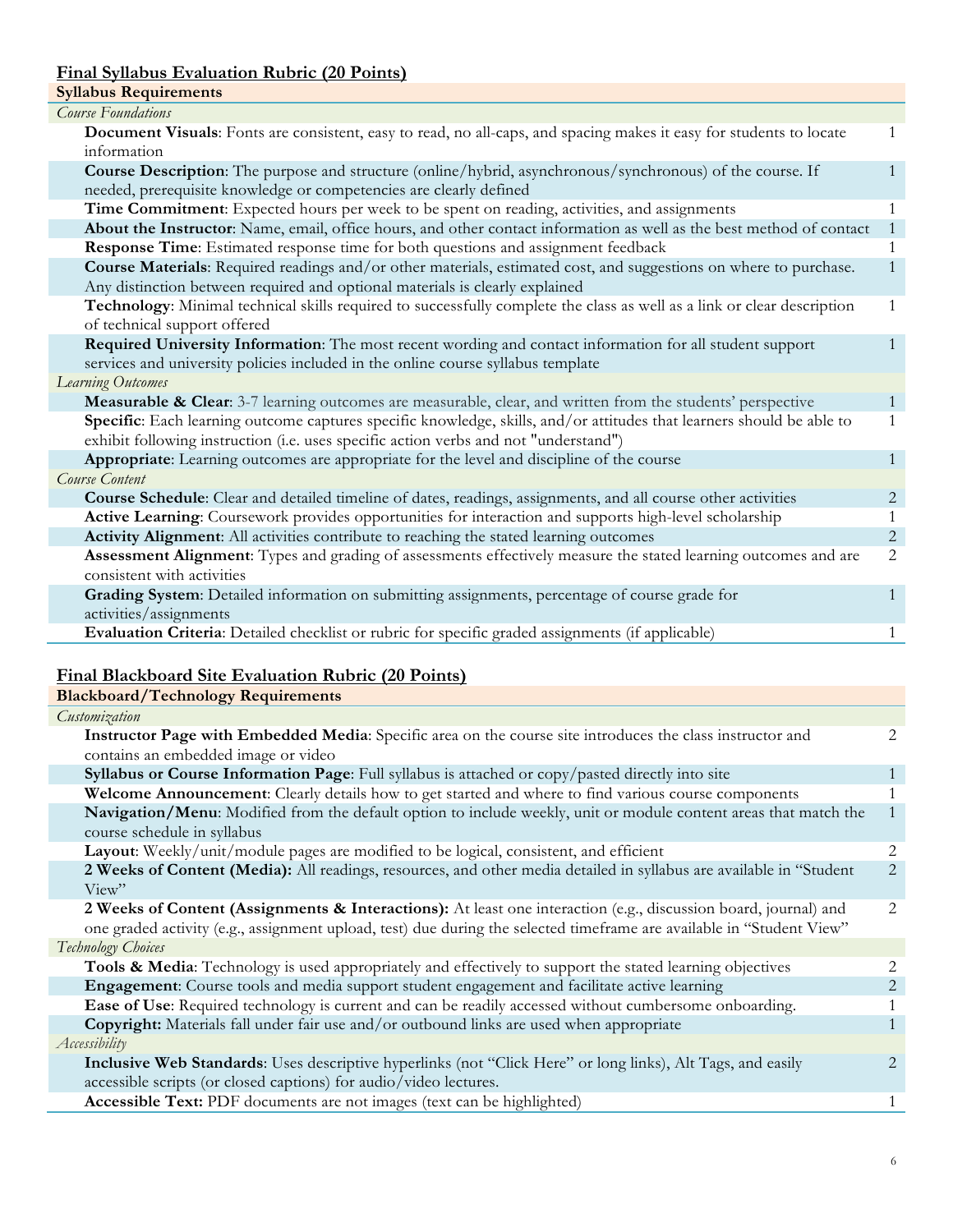## **Schedule**

Graded Assignments/Activities: Please complete assignments, activities, and discussion board posts through their Blackboard folders.

Have Ready/Available for Class: Please have the related materials ready for our class.

#### **Pre-Class: Getting Started (Online Only)**

#### **To Do**

- 1. Register for course via online form
- 2. Choose which course you would like to adapt or develop
- 3. Video: Course Introduction Video (2:05)
- 4. Video (Optional): Online Learning Welcome Screencast (if needed) (3:18)
- 5. Reading: Course Syllabus
- 6. Read/Respond (Optional): History of Distance Education. Check out a short write up by Jim Lee and discuss it on the associated discussion board.

#### **Week 1: Introductions, Teaching Online, Learning Modalities, and Learning Outcomes**

| <b>Dates</b> | Videos, Readings, and Resources                                                                                                                                                                                                                                                                                                                                                                                                                                                | <b>Activities</b>                                                                                                                                                                                                                                                                                                                                                                                                                                                                                                                                                                                                                                                                                                                                                                                                                                                                                                                                                                                                                                                                                                                                                                                                                                                                                                                                                                                                                                                                                                                                                                                                                                                                 |
|--------------|--------------------------------------------------------------------------------------------------------------------------------------------------------------------------------------------------------------------------------------------------------------------------------------------------------------------------------------------------------------------------------------------------------------------------------------------------------------------------------|-----------------------------------------------------------------------------------------------------------------------------------------------------------------------------------------------------------------------------------------------------------------------------------------------------------------------------------------------------------------------------------------------------------------------------------------------------------------------------------------------------------------------------------------------------------------------------------------------------------------------------------------------------------------------------------------------------------------------------------------------------------------------------------------------------------------------------------------------------------------------------------------------------------------------------------------------------------------------------------------------------------------------------------------------------------------------------------------------------------------------------------------------------------------------------------------------------------------------------------------------------------------------------------------------------------------------------------------------------------------------------------------------------------------------------------------------------------------------------------------------------------------------------------------------------------------------------------------------------------------------------------------------------------------------------------|
| $9/2 - 9/9$  | <b>Videos</b><br>• Introduction to Online<br>Learning (2:57)<br>· Writing Student Learning<br>Outcomes (2:02)<br>• Adding an image to a<br>discussion post in<br>Blackboard Learn (1:55)<br>Readings<br>• Guidelines for Learning<br>Outcomes on Course<br>Syllabi - 6 pages<br>• Writing and Using Learning<br>Outcomes: A Practical<br>Guide - 28 pages<br><b>Bring to Class</b><br>• Laptop you will use to<br>create your course content<br>• Current Learning<br>Outcomes | Pre-Class<br>Original Discussion Post: Tell Us About Yourself and Your Course<br>Due $9/2^*$ Noon EST<br>*Due date moved forward to accommodate Labor Day Holiday<br>• Embed a photo (or other visual avatar) of yourself into a new discussion<br>thread. Please note that BB embeds only JPEG and PNG images - contact<br>Blackboard Support if you need help (x3904)<br>· Please introduce yourself as you would to your future students. Share your<br>name, expertise, and areas of academic/professional interest. Feel free to<br>add extra tidbits that let your personality shine through - this can help<br>make you seem more approachable to nervous students.<br>• Share the name and a brief description of the course you will be working<br>on this semester. Is it hybrid or fully online? Is it synchronous or<br>asynchronous? Tell us why you decided to join this training program and<br>why online/hybrid learning appeals to you (or, conversely, what you<br>dislike about online learning).<br>• Share your thoughts on this week's reading. How does it apply to your<br>course and/or instruction?<br>Pre-Class Comfort Survey (Optional, helps facilitators plan future weeks)<br>In-Class $(9/6)$<br>• Discuss Pre-work, tour Bb, and Learning Outcomes. Review peer<br>Learning Outcomes.<br>Post-Class<br><b>Response Posts</b><br>$Due 9/9$ Noon EST<br>• Respond to 2 Introductory Posts. Let at least 2 of your peers know if you<br>share any of their interests or alma maters. Have any good teaching<br>resources or tech tools that you'd like to share? Let them know!<br><b>Assignment: Draft Learning Outcomes</b><br>Due 9/9 Noon EST |
|              |                                                                                                                                                                                                                                                                                                                                                                                                                                                                                |                                                                                                                                                                                                                                                                                                                                                                                                                                                                                                                                                                                                                                                                                                                                                                                                                                                                                                                                                                                                                                                                                                                                                                                                                                                                                                                                                                                                                                                                                                                                                                                                                                                                                   |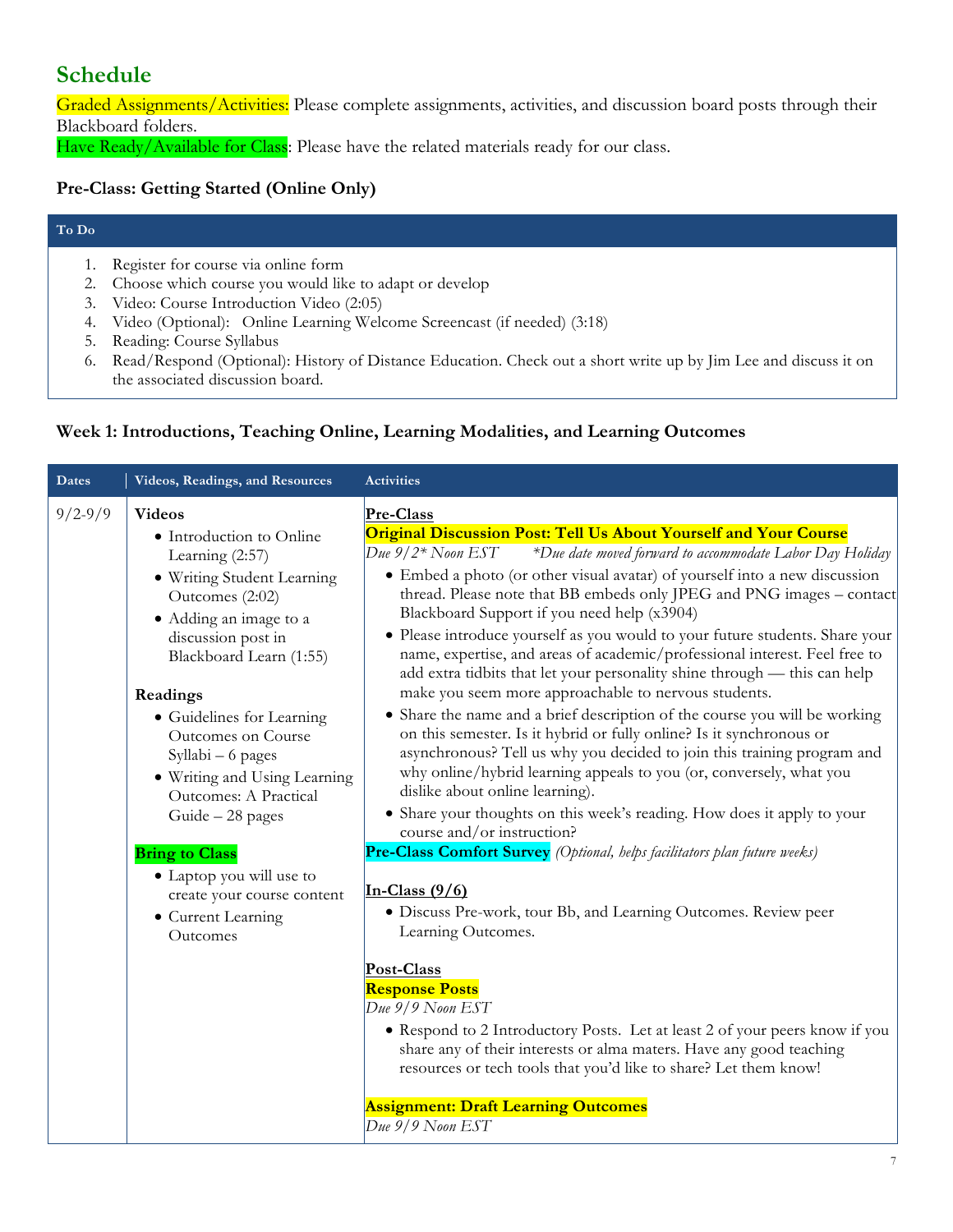| Dates           | Videos, Readings, and Resources                                                                                                                                                                                                                                                                                   | Activities                                                                                                                                                                                                                                                                                                                                                                                                                                                                                                                                                                                                                                                                                                                                                                                                                                                                                                                                                                                                               |
|-----------------|-------------------------------------------------------------------------------------------------------------------------------------------------------------------------------------------------------------------------------------------------------------------------------------------------------------------|--------------------------------------------------------------------------------------------------------------------------------------------------------------------------------------------------------------------------------------------------------------------------------------------------------------------------------------------------------------------------------------------------------------------------------------------------------------------------------------------------------------------------------------------------------------------------------------------------------------------------------------------------------------------------------------------------------------------------------------------------------------------------------------------------------------------------------------------------------------------------------------------------------------------------------------------------------------------------------------------------------------------------|
| $9/10-$<br>9/16 | <b>Videos</b><br>• Transformation (3:38)<br>$\bullet$ Syllabus (2:30)<br>• 8 Lessons Learned from<br>Teaching Online (4:13)<br>Readings<br>• Selections from Design for<br>How People Learn by Julie<br>Dirksen<br>• Fifty Alternatives to<br>Lectures<br>Self-Test<br>• Teaching Styles Quiz<br><b>Resources</b> | Pre-Class<br><b>Original Discussion Post: Teaching &amp; Learning Styles</b><br>Due 9/12 Noon EST<br>• Please share at least 1 "in class" activity that you will be translating into an<br>online format, how you will accomplish this, and which learning outcomes<br>they fulfill. Examples include hosting a Discussion Board debate, asking<br>students to create lesson plans and teach their classmates a specific course<br>topic via YouTube, and creating lecture videos via PowerPoint & Kaltura.<br>• Please share at least 1 learning outcome that you are unsure of how to<br>achieve online. Feel free to detail any nascent ideas of activities or<br>assessments that you may be unsure of how to produce effectively.<br>Alternatively, you can share an activity/assessment that has not been<br>successful in previous in-person classes.<br>• Share your thoughts on this week's readings and the Teaching Styles Quiz.<br>How do they apply to your course and/or instruction?<br>In-Class $(9/13)$ |
|                 | • Curriculum Design<br>Document<br>• Online Syllabus Template<br>· Example Syllabi<br>· Example rubrics: AAC&U<br>Rubrics, Rubistar<br><b>Optional: Online Instructional</b>                                                                                                                                      | Course alignment/flow and assessment.<br>• Brainstorm active learning techniques<br>• Aligning course content and assessment<br>• Group Work: Continue brainstorming and review F2F conversion<br>Post-Class<br><b>Response Posts</b><br>Due 9/16 Noon EST                                                                                                                                                                                                                                                                                                                                                                                                                                                                                                                                                                                                                                                                                                                                                               |
|                 | <b>Strategies Resources</b><br>• Instructional Strategies for<br><b>Online Courses</b><br>• Inspiring and Aligned<br>Assessments of Student<br>Learning that are Linked to<br>the Real World<br>• What Makes an Online<br>Instructional Video<br>Compelling?<br>• Syllabus Template<br><b>Bring To Class</b>      | Respond to at least 2 posts by sharing your thoughts on their activity.<br>1. Do they fulfill the associated learning outcome? Are there other activities<br>or assessments that may work better?<br>2. Brainstorm activities and/or assessments that fulfill the learning<br>outcome(s) that they are unsure about how to accomplish.<br><b>Assignment: Curriculum Design Document</b><br>Due 9/16 Noon EST                                                                                                                                                                                                                                                                                                                                                                                                                                                                                                                                                                                                             |
|                 | · Rough draft of Curriculum<br>Design Document                                                                                                                                                                                                                                                                    |                                                                                                                                                                                                                                                                                                                                                                                                                                                                                                                                                                                                                                                                                                                                                                                                                                                                                                                                                                                                                          |

### **Week 2: Pedagogy, Teaching Styles, Assessments, Rubrics, and Curriculum Design**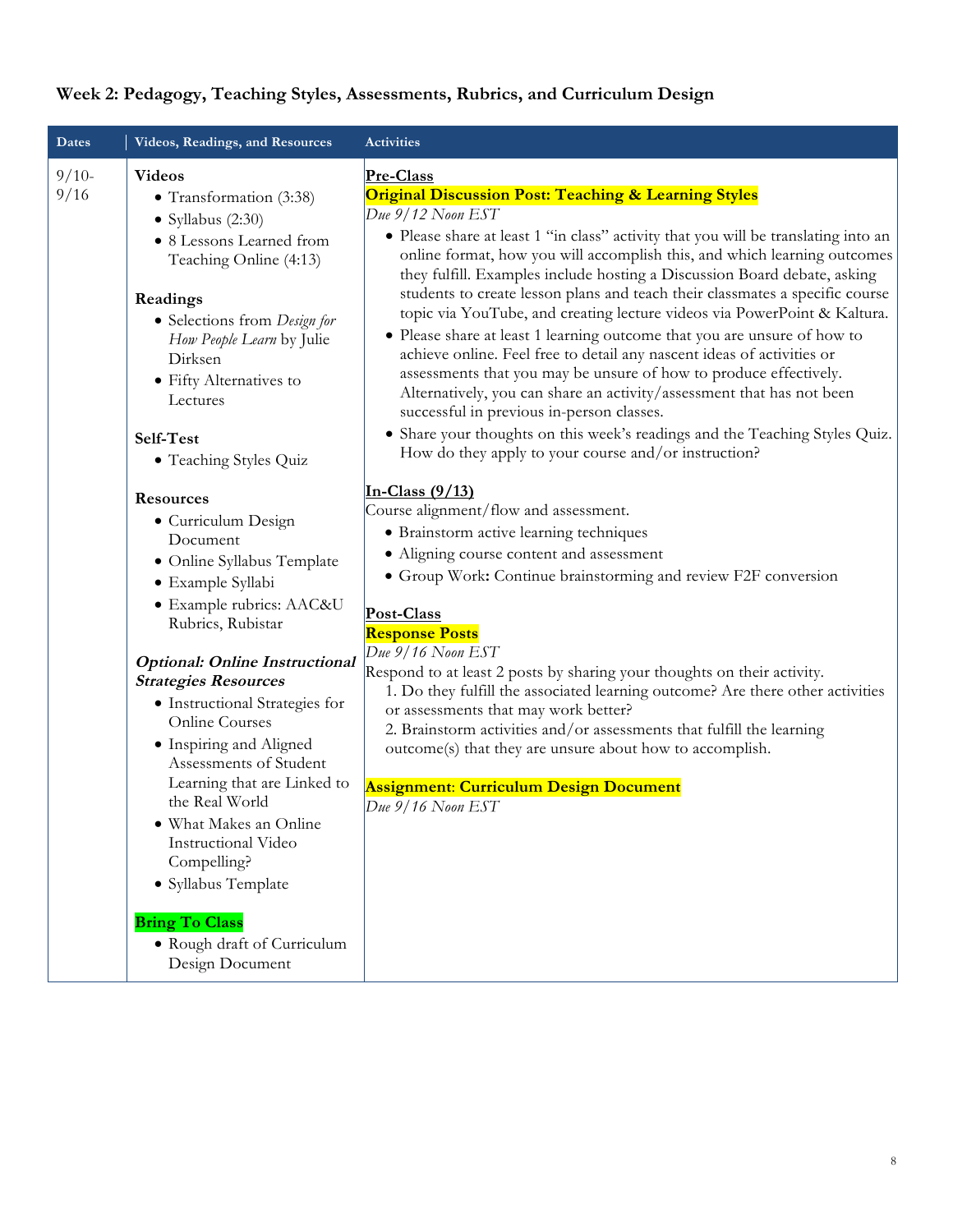#### **Week 3: Blackboard**

| <b>Dates</b>     | Videos, Readings, and Resources                                                                                                                                                                                                                                                                                                                                                                                                                                                                                                                                                                                                                                                                                                                                                                                                                                                                                                                                                                                                                                                                                                                                                                      | <b>Activities</b>                                                                                                                                                                                                                                                                                                                                                                                                                                                                                                                                                                                                                                                                                                                                                                                                                                                                                                                                                                                                                                                                                                                                                                                                                                                                                                                                                                                                                                                                                                                                        |
|------------------|------------------------------------------------------------------------------------------------------------------------------------------------------------------------------------------------------------------------------------------------------------------------------------------------------------------------------------------------------------------------------------------------------------------------------------------------------------------------------------------------------------------------------------------------------------------------------------------------------------------------------------------------------------------------------------------------------------------------------------------------------------------------------------------------------------------------------------------------------------------------------------------------------------------------------------------------------------------------------------------------------------------------------------------------------------------------------------------------------------------------------------------------------------------------------------------------------|----------------------------------------------------------------------------------------------------------------------------------------------------------------------------------------------------------------------------------------------------------------------------------------------------------------------------------------------------------------------------------------------------------------------------------------------------------------------------------------------------------------------------------------------------------------------------------------------------------------------------------------------------------------------------------------------------------------------------------------------------------------------------------------------------------------------------------------------------------------------------------------------------------------------------------------------------------------------------------------------------------------------------------------------------------------------------------------------------------------------------------------------------------------------------------------------------------------------------------------------------------------------------------------------------------------------------------------------------------------------------------------------------------------------------------------------------------------------------------------------------------------------------------------------------------|
| $9/17 -$<br>9/23 | <b>Videos</b><br>• Create a Hyperlink in<br>Blackboard (3:32)<br>• Essential BB playlist (via<br>Lynda) 1hr4m:<br>Adding new menu items.<br>Organizing content into folders or<br>structures. Linking to an internal<br>course file. Copying and moving<br>content. Creating discussion forums<br>and threads. Facilitating<br>discussions. Grading discussions.<br>Creating assignments. Exploring<br>how students view course grades.<br>Inline grading. Downloading<br>assignments. Best practices for<br>using online assessments.<br>Readings<br>· Selection from Don't Make<br>Me Think by Steve Krug-<br>20 pages<br>· Blackboard Peer Review<br>Document<br><b>Optional Resources</b><br>• How to Create a<br><b>Blackboard Course Banner</b><br>• Blackboard Site Examples<br>• Adding Users to a Course<br>(0:55)<br>· Additional How-To BB<br>Videos (via YouTube)<br>· Optional Intro BB playlist<br>(via Lynda) 1hr21m:<br>Toggling the edit mode. Renaming,<br>reorganizing, and deleting. Using<br>the content editor. Creating<br>announcements. Attaching files.<br><b>Created &amp; Ready for Class</b><br>1. Instructor, Syllabus, and<br>Content Area pages<br>2. Embedded image | Pre-Class<br><b>Original Discussion Post: Blackboard</b><br>Due 9/19 Noon EST<br>· Create a descriptive link (e.g., clickable text) to your Blackboard Shell<br>course (named OLShell-999-2016X). Build out the following content using<br>the Lynda.com tutorial videos as your guide):<br>A. Create 3 new Content Areas within your site's navigation -<br>Instructor, Syllabus, and Week/Unit/Module 1.<br><b>B.</b> Embed an image within your Instructor page.<br>· Describe any additions you would like to see in your dream Learning<br>Management System (aka Blackboard). What new tools (or functionalities)<br>would you like to see and how would you use them?<br>• Share your thoughts on this week's reading. How does it apply to your<br>course and/or instruction?<br>In-Class $(9/20)$<br>· Discussion: Check-In. Review video information as needed<br>· Peer Review: Adding Reviewers, Draft BB Shell Sites<br>• Group Work: BB best Practices. Working together to create sites.<br>Post-Class<br><b>Response Posts</b><br>Due 9/23 Noon EST<br>• Respond to at least 2 posts by critiquing their layouts and brainstorming<br>ways that the "dream" functionality can be accomplished within<br>Blackboard (or using other readily available online tools). Providing links<br>to "How Tos" or YouTube tutorials on the technology is especially<br>helpful.<br><b>Activity: Take the Mid-Semester Evaluation Survey (Anonymous)</b><br>Due 9/23 Noon EST<br><b>Assignment: Draft Blackboard Elements</b><br>Due $9/23$ Noon EST |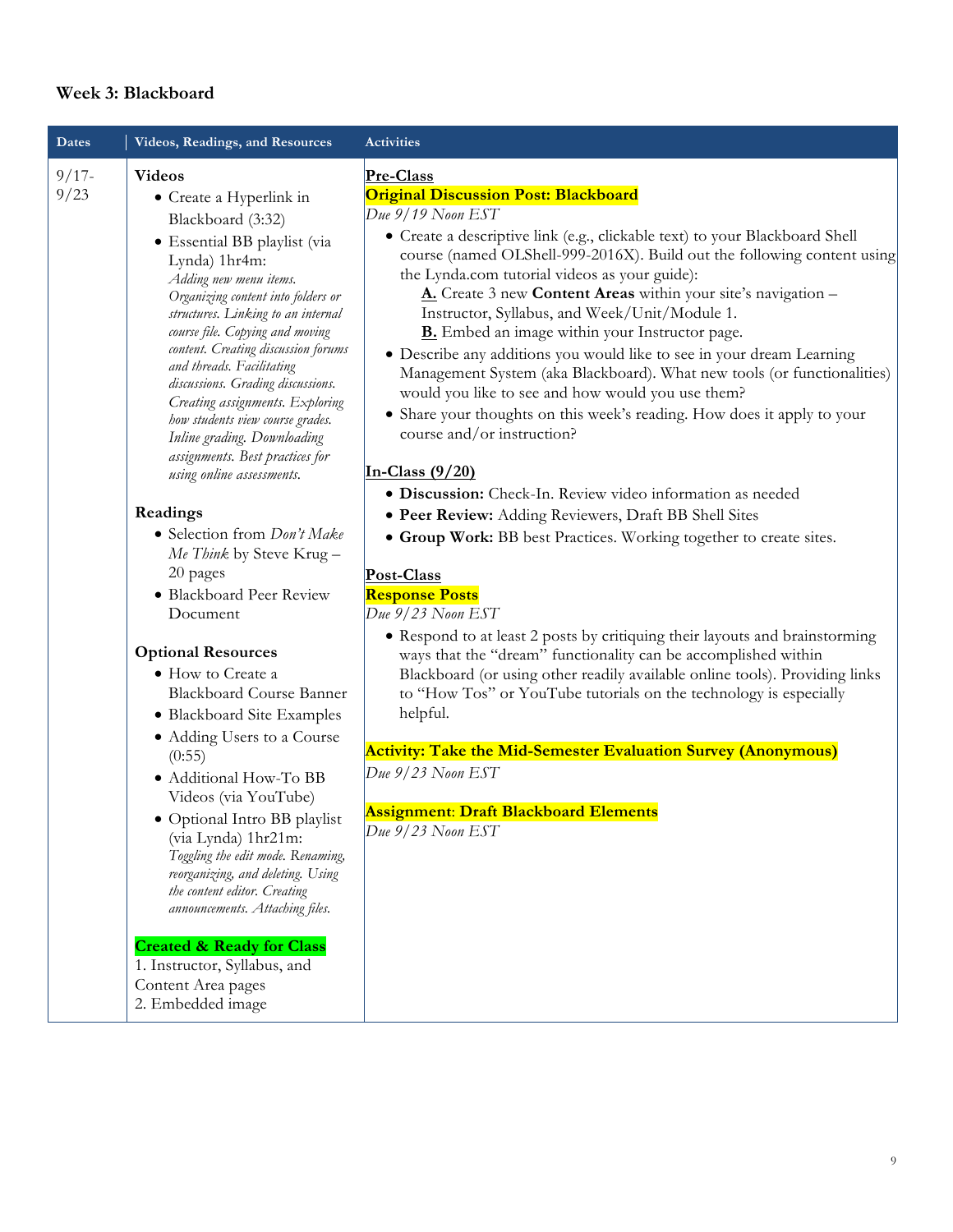## **Week 4: Pedagogy & Technology Alignment**

| Dates            | Videos, Readings, and Resources                                                                                                                                                                                                                                                                                                                                                                                                                                                                                                                                                                                                                                                                                                                                                                                                      | <b>Activities</b>                                                                                                                                                                                                                                                                                                                                                                                                                                                                                                                                                                                                                                                                                                                                                                                                                                                                                                                                                                                                                                                                                                                                                                                                                                                                                                                                                                                                                                                                                                                                                                                                                                                                                                                                                                                                                                                                                                                         |
|------------------|--------------------------------------------------------------------------------------------------------------------------------------------------------------------------------------------------------------------------------------------------------------------------------------------------------------------------------------------------------------------------------------------------------------------------------------------------------------------------------------------------------------------------------------------------------------------------------------------------------------------------------------------------------------------------------------------------------------------------------------------------------------------------------------------------------------------------------------|-------------------------------------------------------------------------------------------------------------------------------------------------------------------------------------------------------------------------------------------------------------------------------------------------------------------------------------------------------------------------------------------------------------------------------------------------------------------------------------------------------------------------------------------------------------------------------------------------------------------------------------------------------------------------------------------------------------------------------------------------------------------------------------------------------------------------------------------------------------------------------------------------------------------------------------------------------------------------------------------------------------------------------------------------------------------------------------------------------------------------------------------------------------------------------------------------------------------------------------------------------------------------------------------------------------------------------------------------------------------------------------------------------------------------------------------------------------------------------------------------------------------------------------------------------------------------------------------------------------------------------------------------------------------------------------------------------------------------------------------------------------------------------------------------------------------------------------------------------------------------------------------------------------------------------------------|
| $9/24 -$<br>9/30 | <b>Videos</b><br>• Recording a Video Using<br>Screen Capture from Inside<br>of Blackboard (4:11)<br>• Faculty: Narrated<br>Presentation with Kaltura in<br>Blackboard (2:15)<br>• Collaborating in Blackboard<br>Collaborate (2:40)<br>Readings<br>• Syllabus Template<br>• Engaging the Online Learner by<br>Conrad & Donaldson - 11<br>pages<br>• Getting Started with<br>Kaltura & other handouts<br>• Tech Tools<br>Optional:<br>· Tech: Lynda.com,<br>YouTube, WordPress,<br>Google Drive, Narrated<br>PowerPoint and Keynote,<br>Google Hangouts<br>· Read/Listen: NPR Planet<br>Money Podcast: Episode<br>573: Why Textbook Prices<br>Keep Climbing (15m) &<br>AU's OER Initiative<br>• The Impact of Instructor<br>Posts on Student<br>Participation<br><b>Bring To Class</b><br>· Slides, script, and<br>smartphone earbuds | Pre-Class<br><b>Original Discussion Post: Extra Technology</b><br>Due $9/26$ Noon EST<br>• Write out a script for a short (<2 minute) course video. This could be an<br>introduction to your course, a weekly overview, or something else that is<br>best presented in a video format.<br>• Copy and paste a table that aligns at least 2 of your learning outcomes with<br>the activities, assessments, and tools you will use to fulfill them in your<br>online/hybrid course. Please be as specific as possible when describing<br>your tools, e.g. "Blackboard's Peer Review Assessment Tool" instead of<br>just "Blackboard."<br>• Ask any questions or concerns you have regarding educational technology.<br>Is there anything you're unsure of using?<br>• Share your thoughts on this week's reading. How does it apply to your<br>course and/or instruction? Are there any Open Educational Resources<br>(OERs) you would like to include in your course? Examples include text,<br>video and audio clips, quizzes, assignments, games, or simulations.<br>In-Class $(9/27)$<br>• Translating Curriculum Design Document to Syllabus<br>• Advanced Blackboard: Review any questions or concerns regarding<br>technological tools.<br>. Video Recording with Kaltura: Create a short video using the scripts<br>written in your Week 4 discussion post.<br>Post-Class<br><b>Response Posts</b><br>Due 9/30 Noon EST<br>• Create video responses (using Kaltura) to at least 2 posts. Share your<br>thoughts on their scripts. Please also let your classmates know if their<br>alignment tables are particularly inspiring or novel. Conversely, provide<br>constructive criticism and/or examples of other options if areas need help.<br>Also, please help answer any tech questions your classmates may have.<br>Assignment: Syllabus Draft & Updated Blackboard site (with 1 Video and<br>1 Assessment)<br>Due~9/30~Noon EST |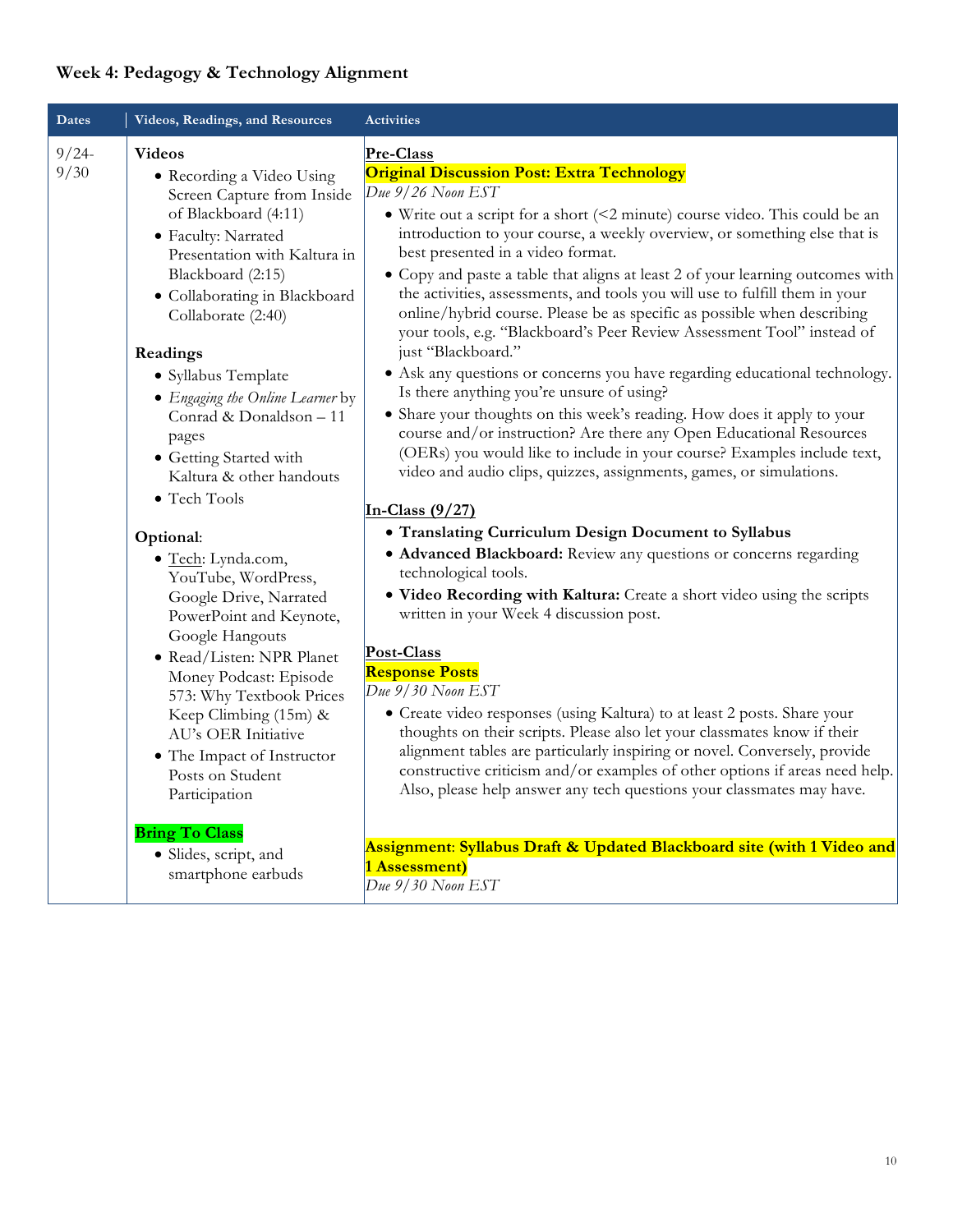#### **Week 5+: Course Delivery, Peer Review, and Evaluation**

| <b>Dates</b>     | Videos, Readings, and Resources                                                                                                                                                                                                                                                                                                                                                                                                                                                                                  | <b>Activities</b>                                                                                                                                                                                                                                                                                                                                                                                                                                                                                                                                                                                                                                                                                                                                                                                                                                                                                                                                                                                                                                                                                                                                                                                                                                                                                                                                                                                                                                                                                                                                                                                                                                                                                                                                                                          |
|------------------|------------------------------------------------------------------------------------------------------------------------------------------------------------------------------------------------------------------------------------------------------------------------------------------------------------------------------------------------------------------------------------------------------------------------------------------------------------------------------------------------------------------|--------------------------------------------------------------------------------------------------------------------------------------------------------------------------------------------------------------------------------------------------------------------------------------------------------------------------------------------------------------------------------------------------------------------------------------------------------------------------------------------------------------------------------------------------------------------------------------------------------------------------------------------------------------------------------------------------------------------------------------------------------------------------------------------------------------------------------------------------------------------------------------------------------------------------------------------------------------------------------------------------------------------------------------------------------------------------------------------------------------------------------------------------------------------------------------------------------------------------------------------------------------------------------------------------------------------------------------------------------------------------------------------------------------------------------------------------------------------------------------------------------------------------------------------------------------------------------------------------------------------------------------------------------------------------------------------------------------------------------------------------------------------------------------------|
| $10/1-$<br>10/14 | <b>Videos</b><br>• Effective Peer Review for<br>Online Instructors (11:00)<br>Readings<br>• Lessons From The Virtual<br>Classroom by Palloff &<br>Pratt - 23 pages<br>• Creating Accessible PDFs<br>• ASAC Tips Handout<br>• What Faculty Need to<br>Know About Copyright for<br>Teaching<br>· Optional: Culture<br>Influences on Online<br>Learning<br><b>Resources</b><br>• Final Evaluation Rubrics<br><b>Bring To Class</b><br>· Updated "Almost Finished"<br>draft of syllabus and online<br>course content | Pre-Class<br><b>Original Discussion Post: Peer Review</b><br>$Due~10/3$ Noon EST<br>• Please upload your current draft syllabus and create a live link to your<br>Blackboard shell site.<br>• Please evaluate your draft syllabus and course site using the Course<br>Evaluation Rubric. What's your score? Which areas are you particularly<br>proud of? What needs more work?<br>• What do you need to do to finish everything successfully? Do you have<br>any questions or need extra help with anything?<br>• Share your thoughts on this week's reading. How does it apply to your<br>course and/or instruction?<br>In-Class $(10/4)$<br>• "Ask Me Anything" guest speaker(s)<br>• Instructions for final work & peer reviews<br>Post-Class<br>1. Peer Review via Discussion Board 5<br>Due 10/7 Noon EST<br>Use the Course Evaluation Rubric to score the syllabus and course site of<br>2 classmates via the Discussion Board and convert your scoring document<br>to an accessible PDF. Attach the PDF to your posted response. Please<br>provide clear and detailed assessments of your scoring as well as specific<br>praise and suggestions for their work. Make sure to request to be added as<br>a "Student" or "Teaching Assistant" to the course sites you're reviewing<br>either during class or online.<br>2. Final Training Evaluation Survey (Anonymous)<br>Due 10/14 Noon EST<br>Reflect upon your peer review process, specifically what you changed as a<br>result of this critique and why. Additionally, please share your thought on<br>this course as a whole. What did you enjoy? What areas should be<br>improved?<br>3. Final Syllabus (Full)<br>Due 10/14 Noon EST<br>4. Final BB Site: Link to Course Site with 2 Weeks of Content<br>Due $10/14$ Noon EST |

## **How to Access Grades**

Feel free to check your status by clicking "Grades & Feedback" on your course navigation. Additionally, you can select "My Grades" under Course Tools after the grade for each assessment task is released. Reviews will be available on each graded item – click on the points value received to bring up a feedback page with links to any attachments. After successfully completing this course, the Provost's office will be notified that you completed your training by the end of the semester. You will receive an electronic certificate of completion via email at the end of the semester.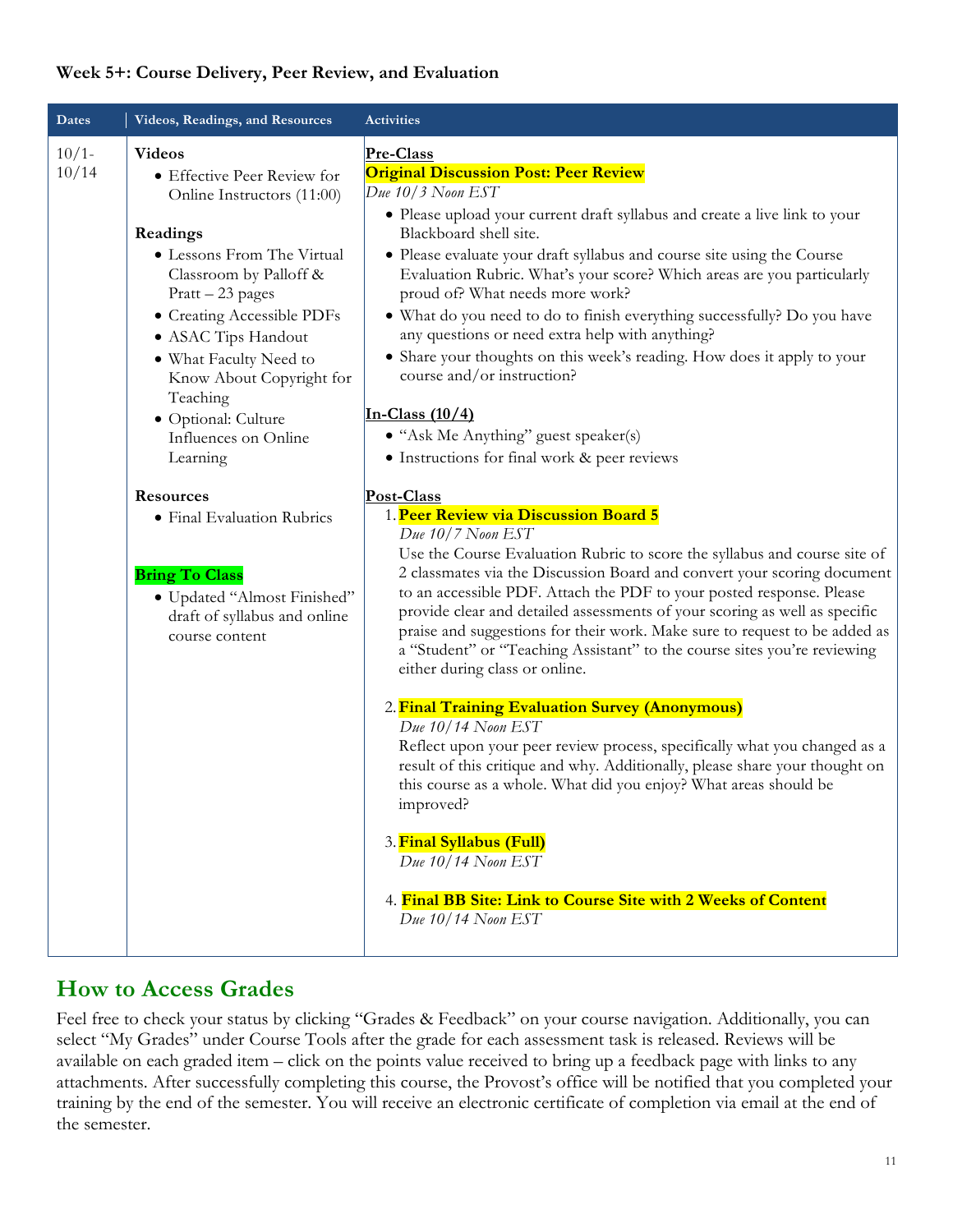## **Course Evaluation**

We will ask everyone to participate in an evaluation of this training program at the end of the course. This will be part of your final reflection survey.

# **Student Support**

**Technical Support:** AU is committed to providing a reliable online course system to all users. However, in the event of any unexpected server outage or any unusual technical difficulty that prevents a student from completing a time-sensitive assessment activity, instructors may extend deadlines and provide appropriate accommodations based on the situation.

**Blackboard Support:** Students should immediately report any problems to their course instructor and also contact the Blackboard Support Center at **blackboard@american.edu** or call (202) 885-3904 for 24/7 support. Students can also log on to **Blackboard Help** for support.

**AU Help Desk (focuses on all other IT issues):** Answers to your technology questions are just an e-mail, instant message, or phone call away. Contact the IT Help Desk at 202-885-2550, helpdesk@american.edu, or AskAmericanUHelp to reach one of our professional staff who can answer your questions and provide general troubleshooting assistance. Students can also log on to the Need Help Now? portal for support.

**Academic Support Services:** All students may take advantage of the Academic Support and Access Center (ASAC) for individual academic skills counseling, workshops, Tutoring and Writing Lab appointments, peer tutor referrals, and Supplemental Instruction. The ASAC is located in Mary Graydon Center 243. Additional academic support resources available at AU include the Bender Library, the Department of Literature's Writing Center (located in the Library), the Math Lab in the Department of Mathematics & Statistics, and the Center for Language Exploration, Acquisition, & Research (CLEAR) in Asbury Hall. A more complete list of campus-wide resources is available in the ASAC.

**Accommodations for Students with Disabilities:** AU is committed to making reasonable accommodations for qualified students with disabilities. The ASAC assists students with disabilities and promotes full participation in academic programs and other campus activities.

Students are not required to notify the university or any of its offices or personnel of a disability either prior to or subsequent to admission; however, if a student plans to request accommodations, documentation of the disability must be provided. As accommodations are not retroactive, timely notification at the beginning of the semester, if possible, is strongly recommended.

To register with a disability or for questions about disability accommodations, contact the Academic Support and Access Center at 202-885-3360 or **asac@american.edu**, or drop by MGC 243.

For more information, visit AU's Services for Students with Disabilities web page.

**Center for Diversity & Inclusion:** CDI is dedicated to enhancing LGBTQ, multicultural, first-generation, and women's experiences on campus and to advancing AU's commitment to respecting and valuing diversity by serving as a resource and liaison to students, staff, and faculty on issues of equity through education, outreach, and advocacy. It is located on the 2nd floor of Mary Graydon Center. (202-885-3651, MGC 201 & 202)

**Counseling Center:** The Counseling Center offers counseling and consultations regarding personal concerns, selfhelp information, and connections to off-campus mental health resources. (202-885-3500, MGC 214)

Dean of Students Office: The **Dean of Students Office** offers one-on-one meetings to discuss academic, adjustment, and personal issues that may be interfering with a student's ability to succeed academically. The office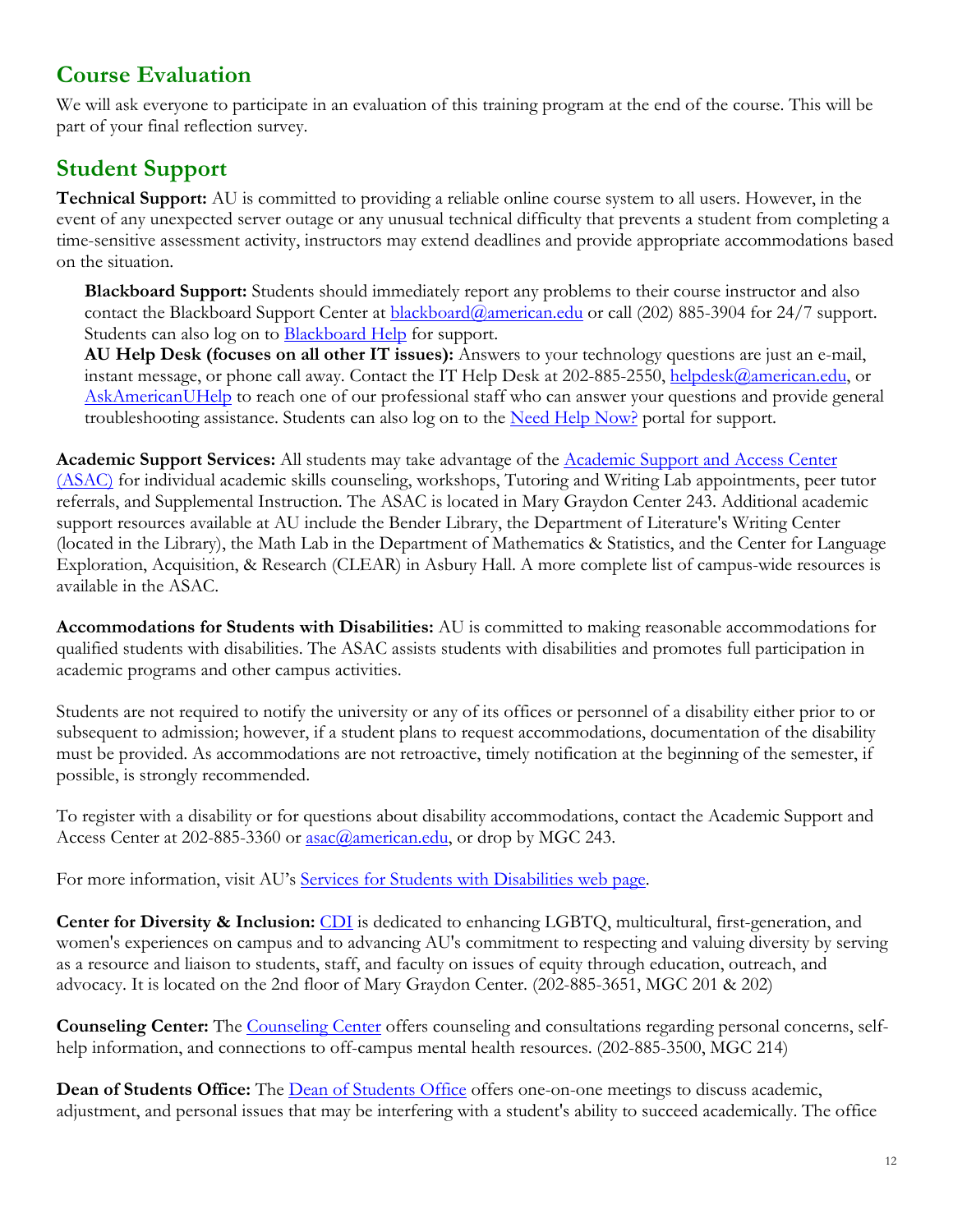also verifies documentation for students who have medical or mental health issues that cause them to be absent from class. (202-885-3300, Butler Pavilion 408)

#### **International Student & Scholar Services**

International Student & Scholar Services has resources to support academic success and participation in campus life including academic counseling, support for second language learners, response to questions about visas, immigration status and employment and intercultural programs, clubs and other campus resources. (202-885-3350, Butler Pavilion 410)

#### **Office of Advocacy Services for Interpersonal and Sexual Violence**

OASIS provides free and confidential advocacy services for anyone in the campus community who experiences sexual assault, dating or domestic violence, or stalking. Advocacy is survivor-driven and intended to empower survivors to make informed decisions about their health, emotional well-being, and the adjudication process. (202- 885-7070, Wellness Center – McCabe Hall 123).

#### **Writing Center**

The Writing Center offers free, individual coaching sessions to all AU students. In your 45-minute session, a student writing consultant can help you address your assignments, understand the conventions of academic writing, and learn how to revise and edit your own work.  $(202-885-2991,$  Bender Library –  $1<sup>st</sup>$  Floor Commons).

### **University Policies and Procedures**

**Emergency Preparedness:** In the event of an emergency, American University will implement a plan for meeting the needs of all members of the university community. Should the university be required to close for a period of time, we are committed to ensuring that all aspects of our educational programs will be delivered to our students. These may include altering and extending the duration of the traditional term schedule to complete essential instruction in the traditional format and/or the use of distance instructional methods. Specific strategies will vary from class to class, depending on the format of the course and the timing of the emergency. Faculty will communicate class-specific information to students via AU email and Blackboard, while students must inform their faculty immediately of any emergency-related absence. Students are responsible for checking their AU email regularly and keeping themselves informed of emergencies. In the event of an emergency, students should refer to the AU Student Portal, the AU website, and the AU information line at (202) 885-1100 for general university-wide information, as well as contact their faculty and/or respective dean's office for course and school/college specific information.

**Class plan:** If campus is closed, we will hold a synchronous session online. If campus has a delayed opening (or an early closing) we will have a shortened in-person session. More information and links will be sent out prior to the regular class start time.

#### **Academic Integrity Code**

Standards of academic conduct are set forth in the university's Academic Integrity Code. By registering for this course, students have acknowledged their awareness of the Academic Integrity Code, and they are obliged to become familiar with their rights and responsibilities as defined by the Code. Violations of the Academic Integrity Code will not be treated lightly, and disciplinary action will be taken should violations occur. This includes cheating, fabrication, and plagiarism.

**SafeAssign:** In this course, one or more assignments may be submitted to the instructor using the SafeAssign plagiarism detection tool, which is integrated into Blackboard. SafeAssign uploads the submitted work to the AU SafeAssign database for comparison against other student papers, as well as academic articles and internet resources, to generate an "Originality Report" that identifies areas of potential overlap. In addition to discouraging academic dishonesty, this tool can create opportunities for students to learn how to properly cite and paraphrase sources. Neither Blackboard nor AU claim any copyright ownership of work submitted through SafeAssign.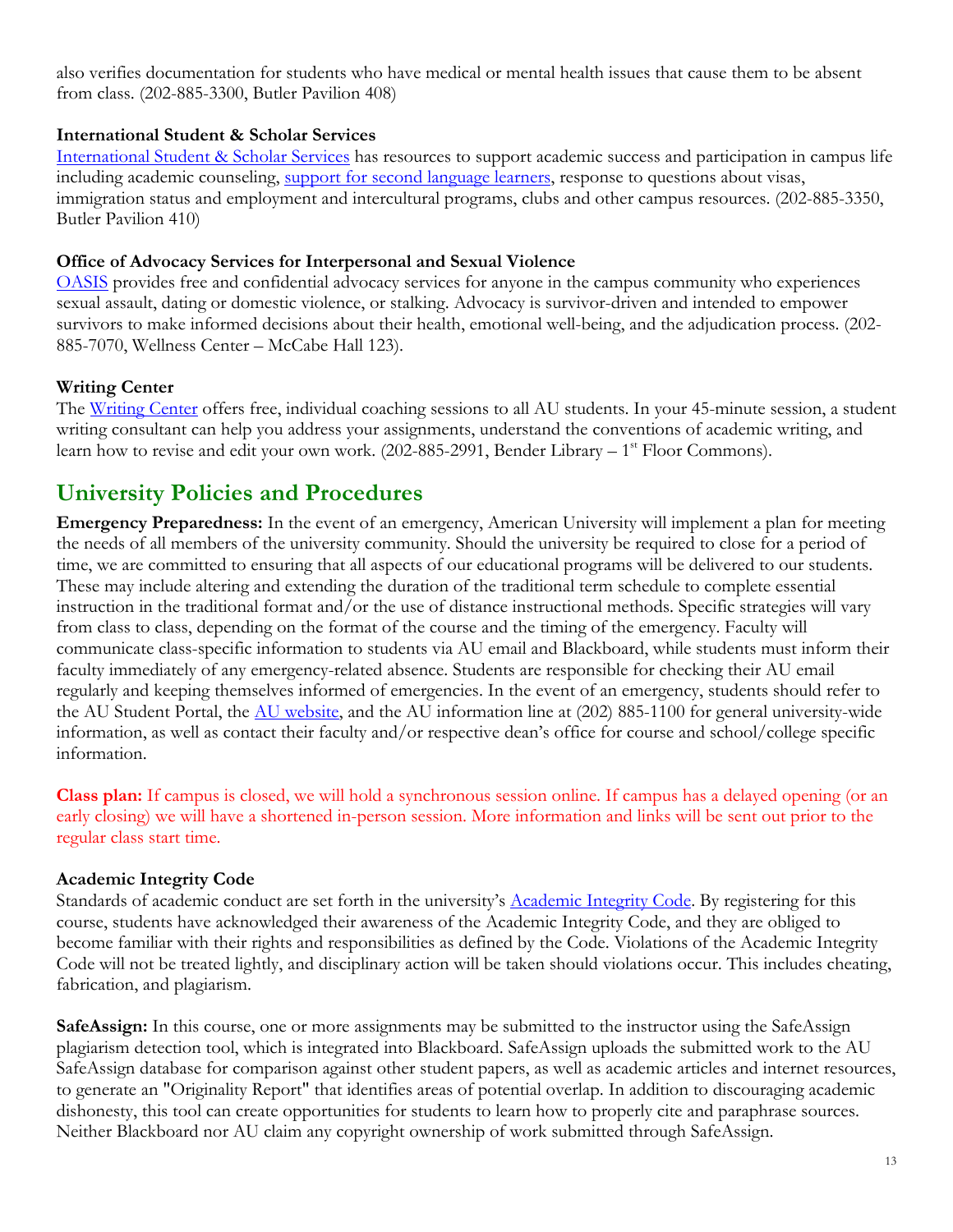#### **Student Code of Conduct**

The central commitment of American University is the development of thoughtful, responsible human beings in the context of a challenging yet supportive academic community. The **Student Code of Conduct** is designed to benefit the American University community and to assist in forming the highest standards of ethics and morals among its members. By registering for this course, students have acknowledged their awareness of the Student Code of Conduct, and they are obliged to become familiar with their rights and responsibilities as defined by the Code.

#### **Discrimination and Harassment (Title IX)**

American University expressly prohibits any form of discriminatory harassment including sexual harassment, dating and domestic violence, sexual assault, and stalking. The university is an equal opportunity, affirmative action institution that operates in compliance with applicable laws and regulations. AU does not discriminate on the basis of race, color, national origin, religion, sex (including pregnancy), age, sexual orientation, disability, marital status, personal appearance, gender identity and expression, family responsibilities, political affiliation, source of income, veteran status, an individual's genetic information, or any other bases under federal or local laws in its programs and activities.

If you experience any of the above, you have the option of filing a report with the AU Department of Public Safety (202-885-2527) or the Office of the Dean of Students (dos@american.edu or 202-885-3300). Please keep in mind that all faculty and staff – with the exception of counselors in the Counseling Center, staff in the Office of Advocacy Services for Interpersonal and Sexual Violence (OASIS), medical providers in the Student Health Center, and ordained clergy in the Kay Spiritual Life Center – who are aware of or witness this conduct are required to report this information to the university, regardless of the location of the incident. For more information, including a list of supportive resources on and off-campus, contact OASIS: The Office of Advocacy Services for Interpersonal and Sexual Violence (oasis@american.edu or 202-885-7070) or the Office of the Dean of Students.

For information about your rights, see the **Title IX Information** page on the AU website.

#### **Religious Observances**

Students will be provided the opportunity to make up any examination, study, or work requirements that may be missed due to a religious observance, provided they notify their instructors before the end of the second week of classes. Please send this notification through email to the professor. For additional information, see American University's religious observances policy.

#### **Sharing of Course Content**

Students are not permitted to make visual or audio recordings, including live streaming, of classroom lectures or any class-related content, using any type of recording devices (e.g., smart phone, computer, digital recorder, etc.) unless prior permission from the instructor is obtained, and there are no objections from any of the students in the class. If permission is granted, personal use and sharing of recordings and any electronic copies of course materials (e.g., PowerPoints, formulas, lecture notes, and any classroom discussions—online or otherwise) is limited to the personal use of students registered in the course and for educational purposes only, even after the end of the course.

Exceptions will be made for students who present a signed Letter of Accommodation from the Academic Support and Access Center. Further details are available from the ASAC website.

To supplement the classroom experience, lectures may be audio or video recorded by faculty and made available to students registered for this class. Faculty may record classroom lectures or discussions for pedagogical use, future student reference, or to meet the accommodation needs of students with a documented disability. These recordings are limited to personal use and may not be distributed (fileshare), sold, or posted on social media outlets without the written permission of faculty.